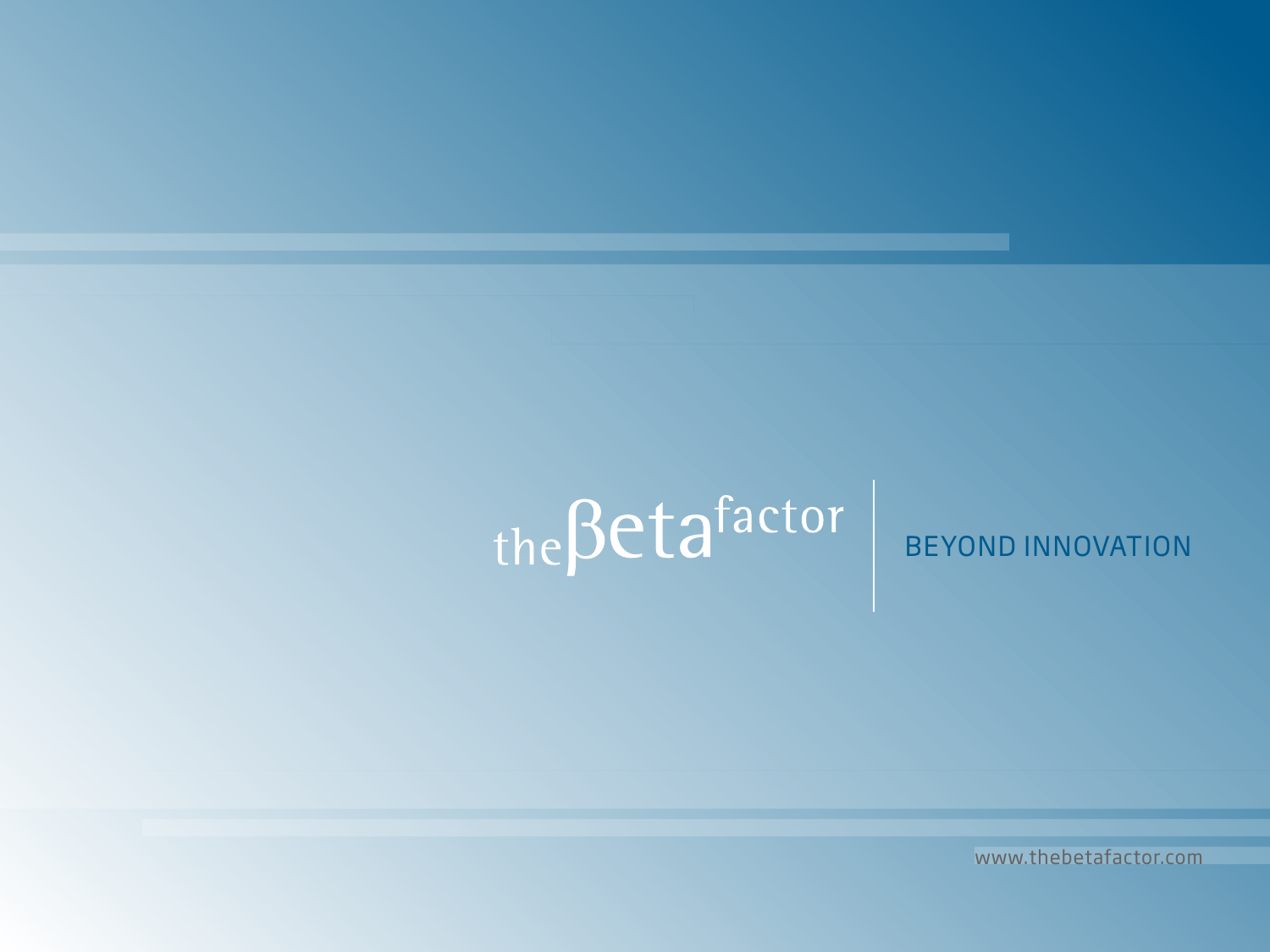## THE **BETA FACTOR**

We help companies and organisations across the globe drive profitable growth from a strategic approach to innovation



**EFFECTIVE EXECUTION** Driving value and growth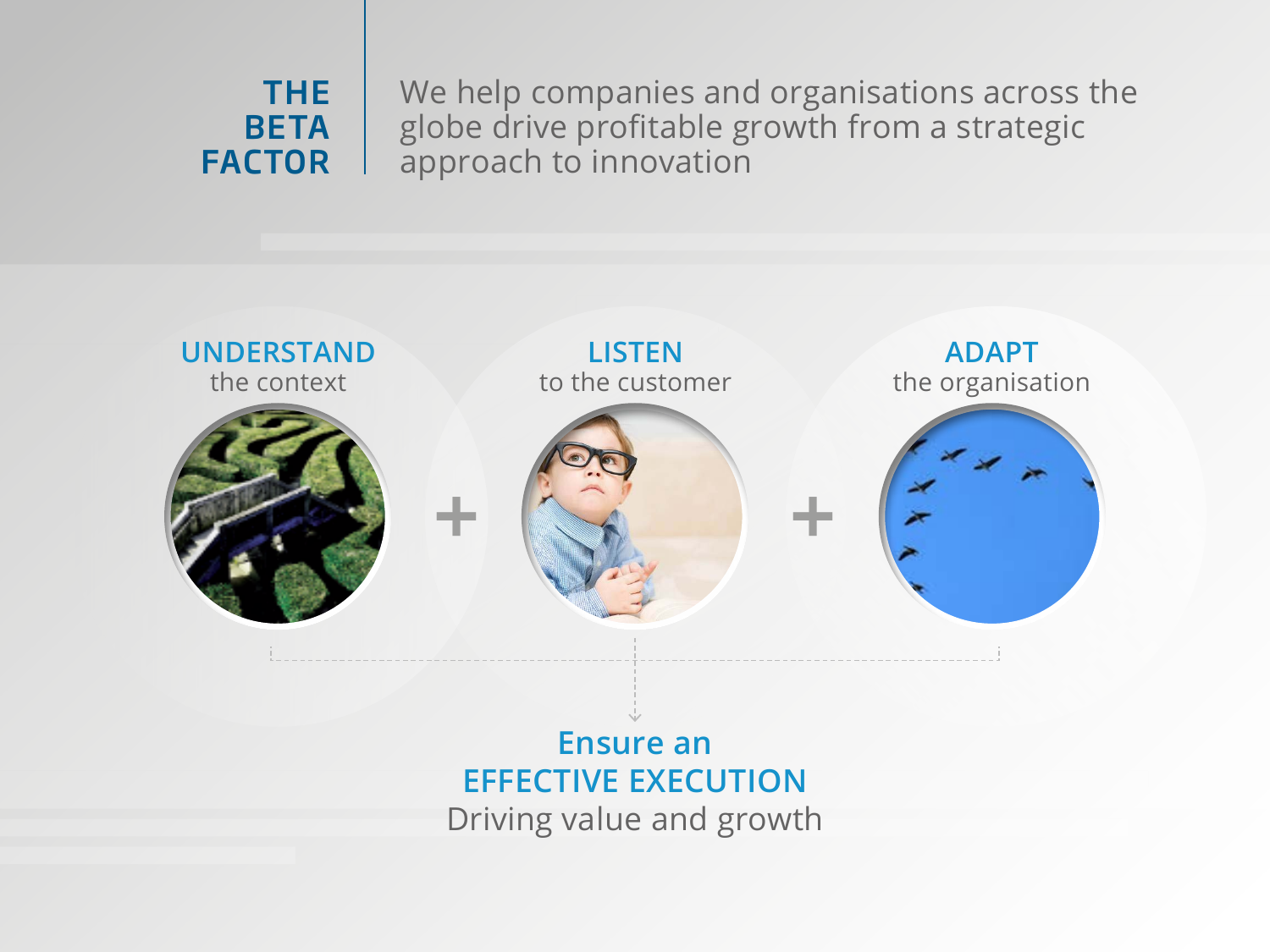## YOUR NEEDS ARE UNIQUE

## so are our solutions

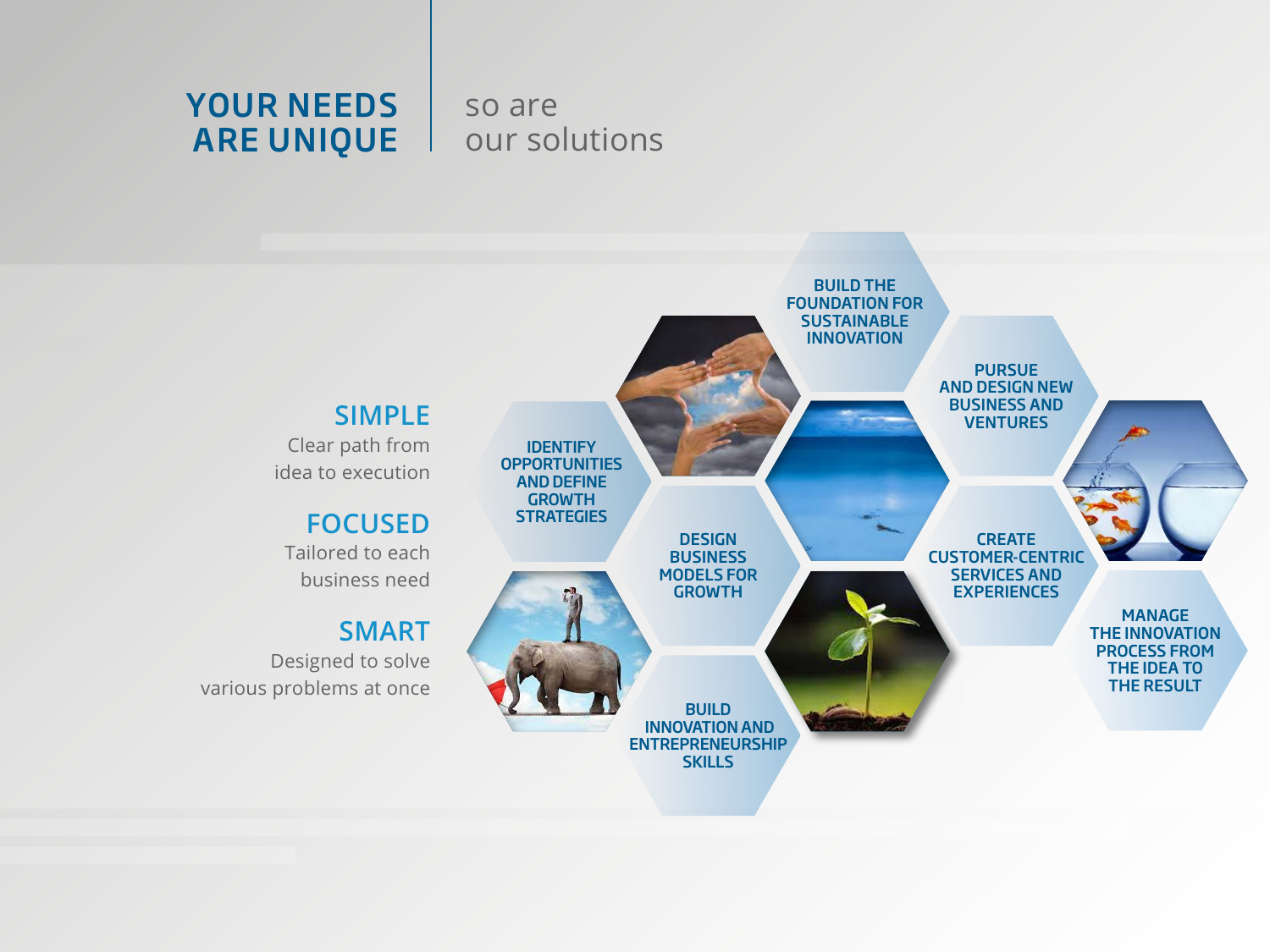## **CREATIVE** EXPLORATION

## disciplined process

## **Our comprehensive approach focuses on solving real business challenges**



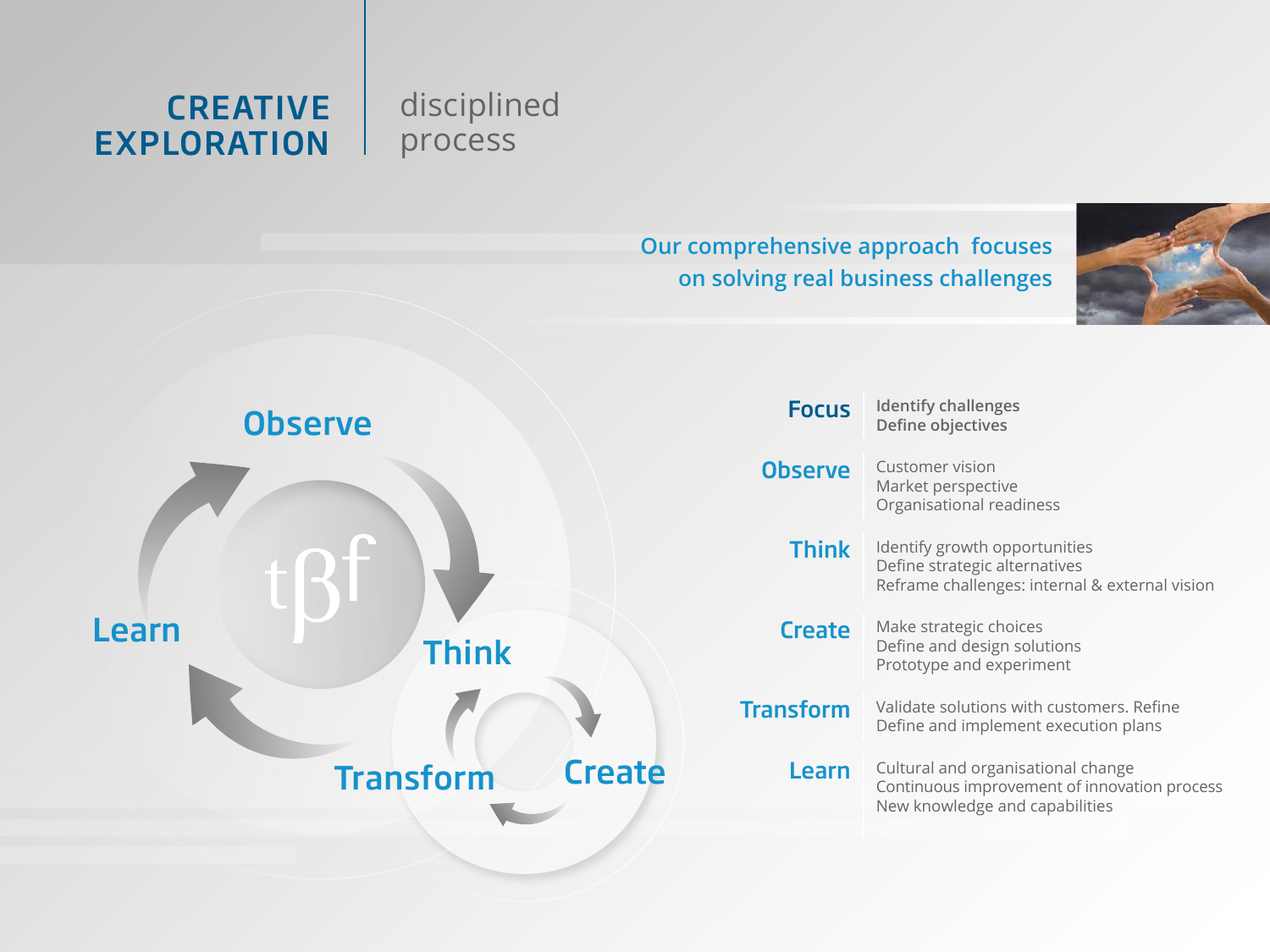# OUR VALUE PROPOSITION

## sets us apart

### At The Beta factor we do not innovate for our clients,

we help them to build a foundation for continuous and sustainable innovation by introducing organizational, cultural and process change, whilst building the necessary skills to support their innovation goals.

#### CUSTOMER - **CENTERED** INNOVATION

Designing innovative solutions that drive increased satisfaction and added value **TRANSPARENCY** 

# ENTREPRENEURIAL implementation implementation

Applying lean start-up principles and successful models to create and commercialize new business concepts

#### LEARNING-BY-DOING APPROACH

Introducing the necessary skills and mindset to support the innovation process and **objectives** 

Integrating internal and external knowledge to identify opportunities and accelerate the innovation process

& COLLABORATION

#### AGILE, FLEXIBLE & OPEN INNOVATION PROCESS

To optimize resources and mitigate risk through collaboration and experimentation

#### STRATEGIC & ORGANISATIONAL ALIGNMENT

To accelerate decisionmaking and ensure an effective<br>implementation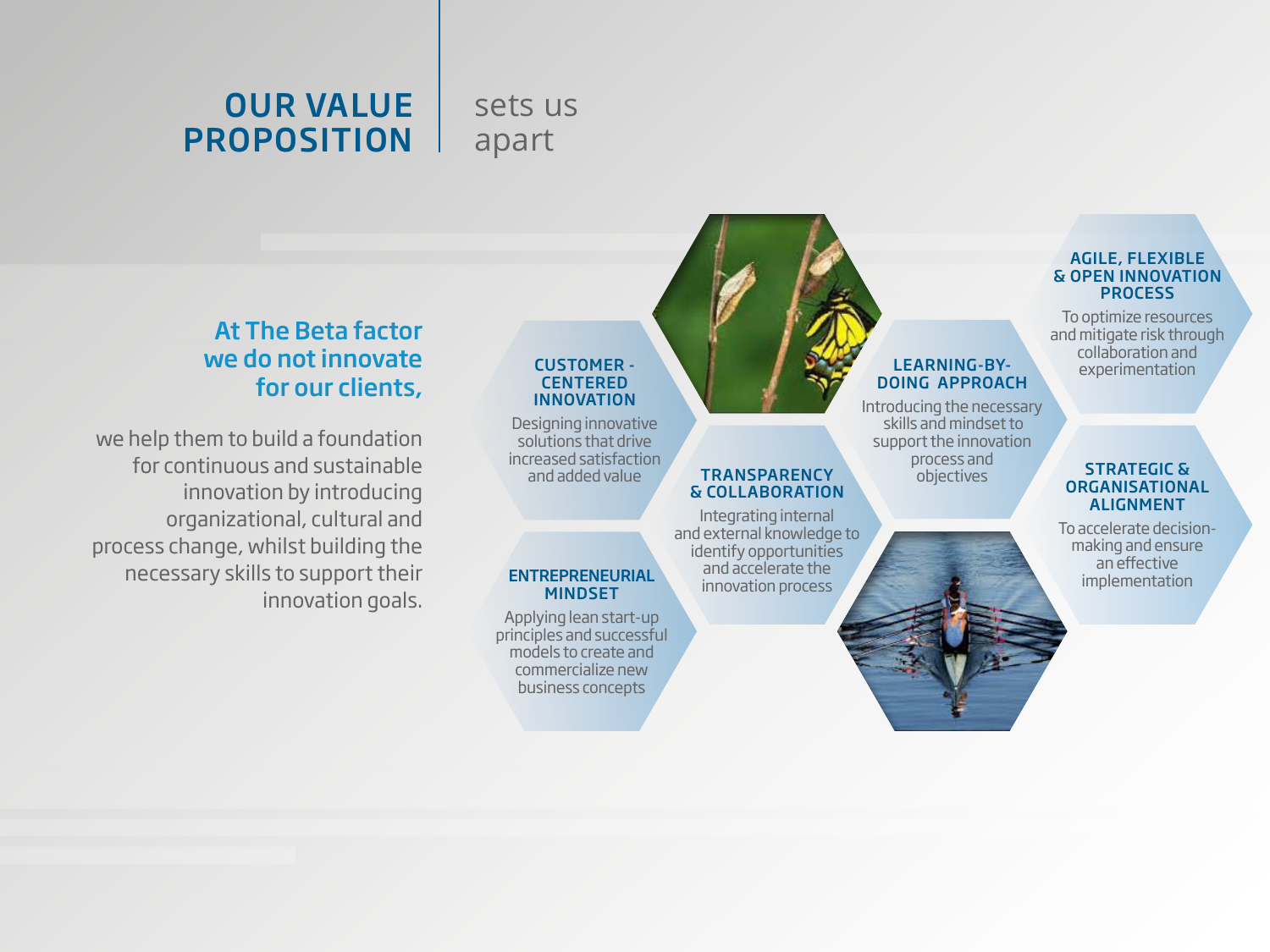# learning-by-doing

HANDS-ON

APPROACH

## **Our services combine action and learning for an agile and profitable transformation**

We are experts at simplifying and adapting innovation to each business needs, designing ad hoc strategies and building the necessary skills and mindset to implement them successfully.

This hands-on approach leads to a new innovation capability allowing to systematically identify new opportunities, and transform them into value.

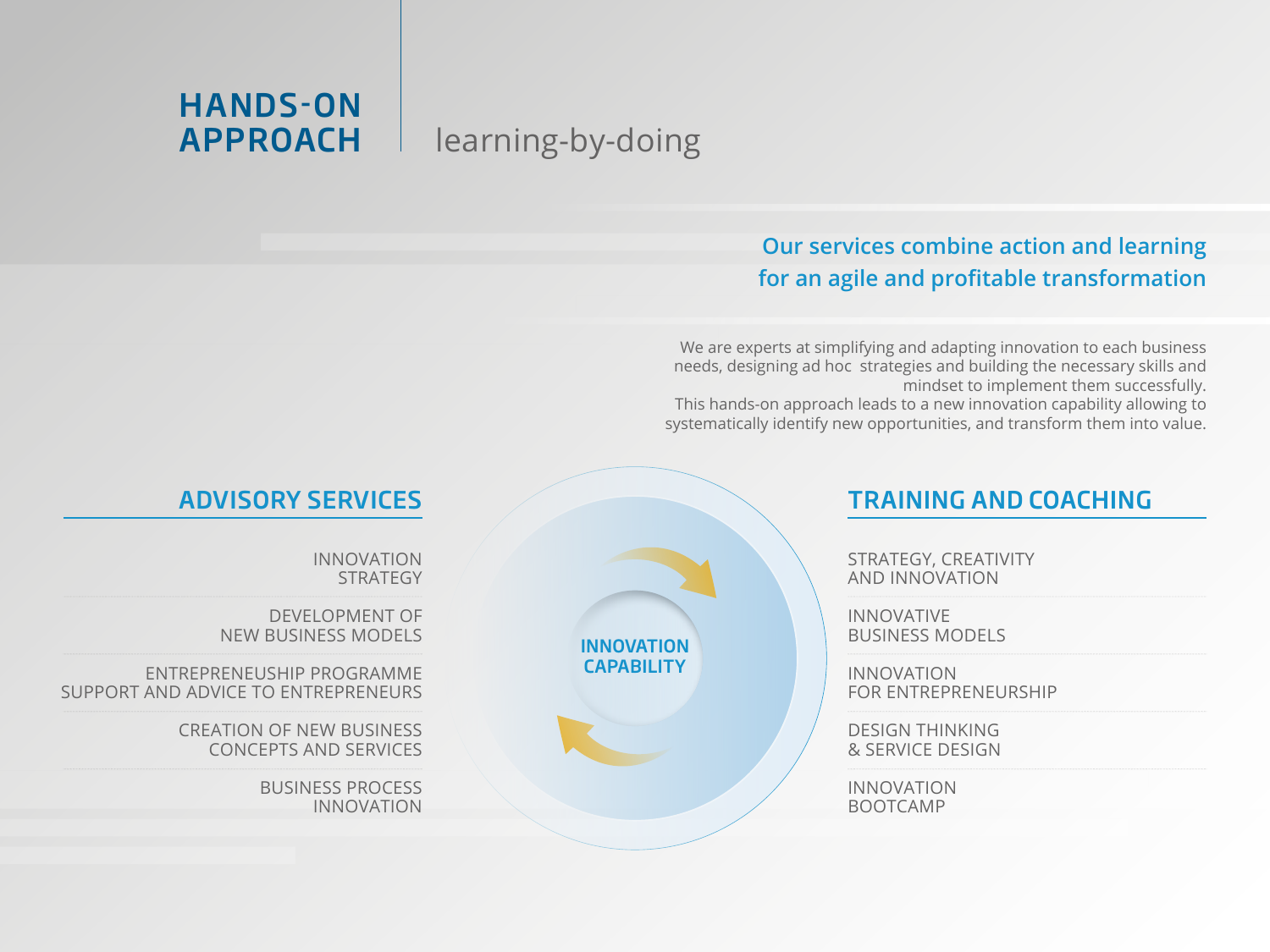## CONNECTING KNOWLEDGE

## creating value  $1+1=11$



## OUR NETWORK

The unrivalled value added of The Beta factor is a collaborative network integrated by best-of-breed experts in relevant fields, who collaborate with us to solve our client's challenges in an integrated manner. A smart and flexible working model that blends different perspectives and knowledge depending on the project

## OUR CLIENTS

We work with clients across industries world over including large corporations, institutions, SMEs and entrepreneurs. Organisations seeking transformational change that, despite their size or market context, understand that the solutions that brought them to the present won't take them to the future.

> Our working languages are: English, Spanish, French, Portuguese

## OUR RAISON D'ÊTRE

We have created The Beta factor to solve a growing business challenge: simplify and leverage innovation to drive profitable growth. We believe that there are individuals and organisations who have identified the need to innovate, but they lack the time, expertise or the resources to plan for innovation outside their normal course of business; and we have the capability and the will to help them.

> Innovation is not about investment, it is about vision and results



Vision Responsibility Collaboration Learning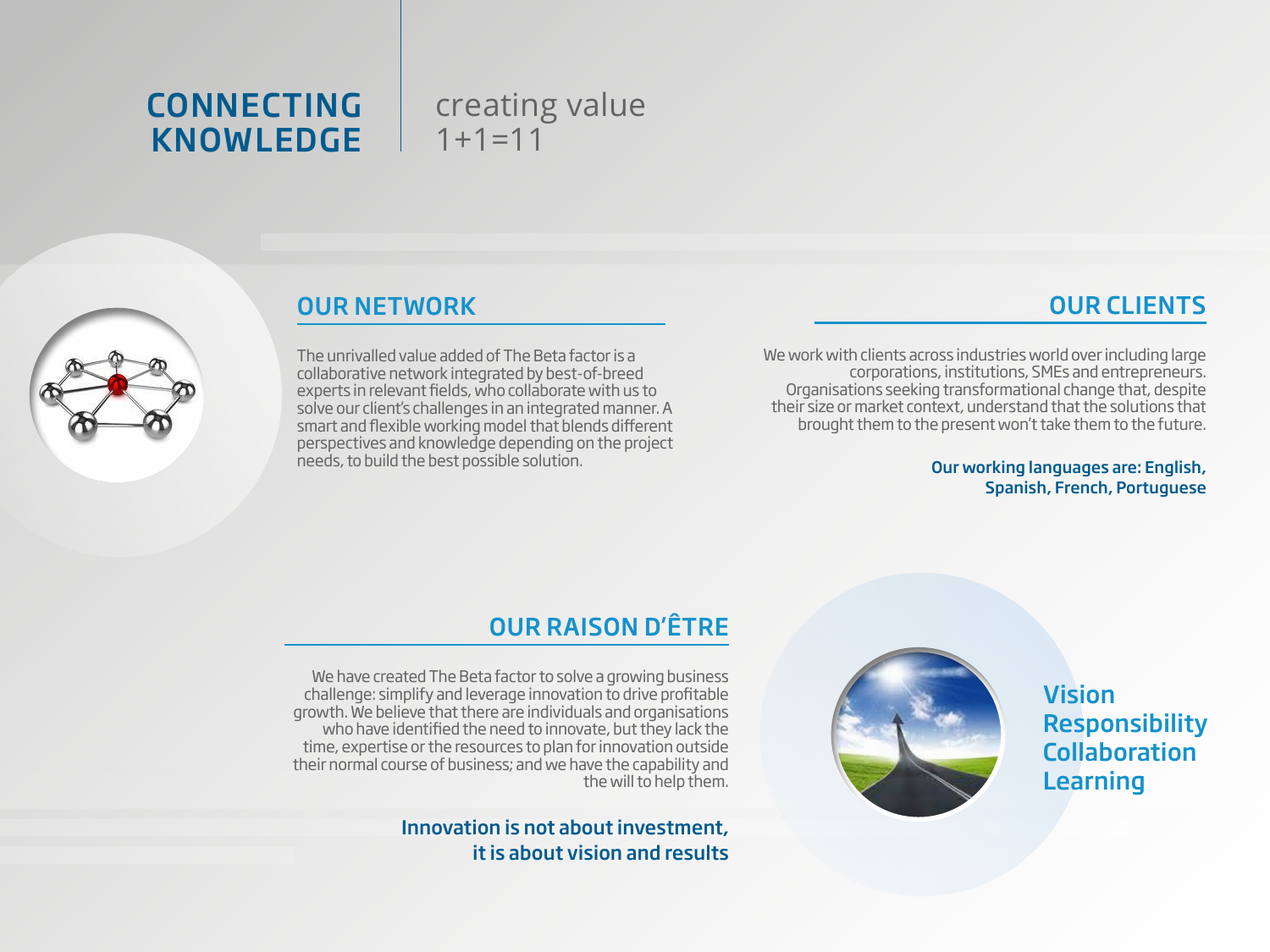## PARTNER PROFILE



# See Noelia's Linkedin profile

[es.linkedin.com/in/noeliarodriguezyanez](http://es.linkedin.com/in/noeliarodriguezyanez)

noelia.rodriguez@thebetafactor.com

## Noelia Rodríguez Managing partner

Noelia is founder and Managing partner at The Beta factor. She has developed a wide international career and has over 11 years of multidisciplinary experience in Finance, Strategy and Innovation and management of Strategic alliances. Committed to business transformation and people development through Innovation, her principal interest lies in helping companies to achieve agile and sustainable growth, from an innovative approach that balances practical learning, collaboration and knowledge development.

Prior to setting up The Beta factor, Noelia worked for the multinational Meliá Hotels International in Switzerland and at the company headquarters in Palma. Noelia holds a Bachelor Degree in Hospitality Business Management from the University of Santiago de Compostela, a MBA in International Hospitality from the Ecole Hotelière de Lausanne and an executive MBI (Master in Business Innovation) from the universities of Deusto and Cambridge.